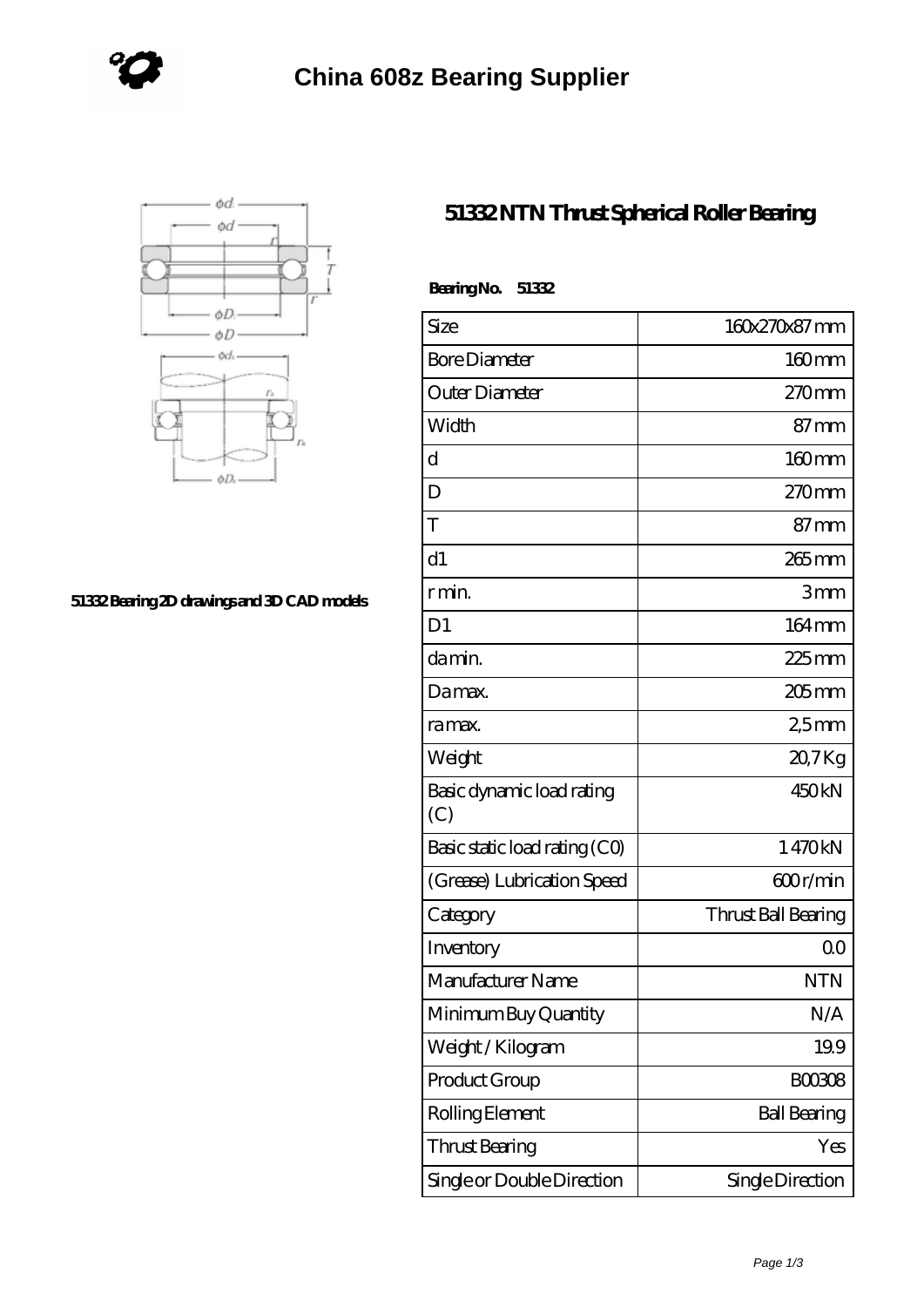| <b>Banded</b>                          | No                                                                                                                                                                          |
|----------------------------------------|-----------------------------------------------------------------------------------------------------------------------------------------------------------------------------|
| Cage Material                          | Steel                                                                                                                                                                       |
| Precision Class                        | ABEC 1   ISO PO                                                                                                                                                             |
| Component Description                  | Roller Assembly Plus<br>Raceways                                                                                                                                            |
| Other Features                         | Single Row   With Flat Seat                                                                                                                                                 |
| Long Description                       | 160MM Bore 1; 164MM<br>Bore 2, 270MM Outside<br>Diameter; 87MM Height;<br><b>Ball Bearing, Single</b><br>Direction; Not Banded;<br>Steel Cage; ABEC 1   ISO PO<br>Precision |
| Inch - Metric                          | Metric                                                                                                                                                                      |
| Category                               | Thrust Ball Bearings                                                                                                                                                        |
| <b>UNSPSC</b>                          | 31171552                                                                                                                                                                    |
| Harmonized Tariff Code                 | 8482105008                                                                                                                                                                  |
| Noun                                   | Bearing                                                                                                                                                                     |
| Keyword String                         | <b>Ball Thrust</b>                                                                                                                                                          |
| Manufacturer URL                       | http://www.ntnamerica.co<br>m                                                                                                                                               |
| Manufacturer Item Number               | 51332                                                                                                                                                                       |
| Weight/LBS                             | 45.63569                                                                                                                                                                    |
| Outside Diameter                       | 1063Inch   270Millimeter                                                                                                                                                    |
| Bore 2                                 | 6457 Inch   164 Millimeter                                                                                                                                                  |
| Overall Height with<br>Aligning Washer | OInch   OMillimeter                                                                                                                                                         |
| Height                                 | 3425Inch   87 Millimeter                                                                                                                                                    |
| Bore 1                                 | 6.299 Inch   160 Millimeter                                                                                                                                                 |
| bore diameter:                         | 160mm                                                                                                                                                                       |
| dynamic load capacity:                 | 45000N                                                                                                                                                                      |
| outside diameter:                      | $270$ mm                                                                                                                                                                    |
| operating temperature<br>range:        | $-40$ to $120^{\circ}$ C                                                                                                                                                    |
| overall width:                         | 87 mm                                                                                                                                                                       |
|                                        |                                                                                                                                                                             |